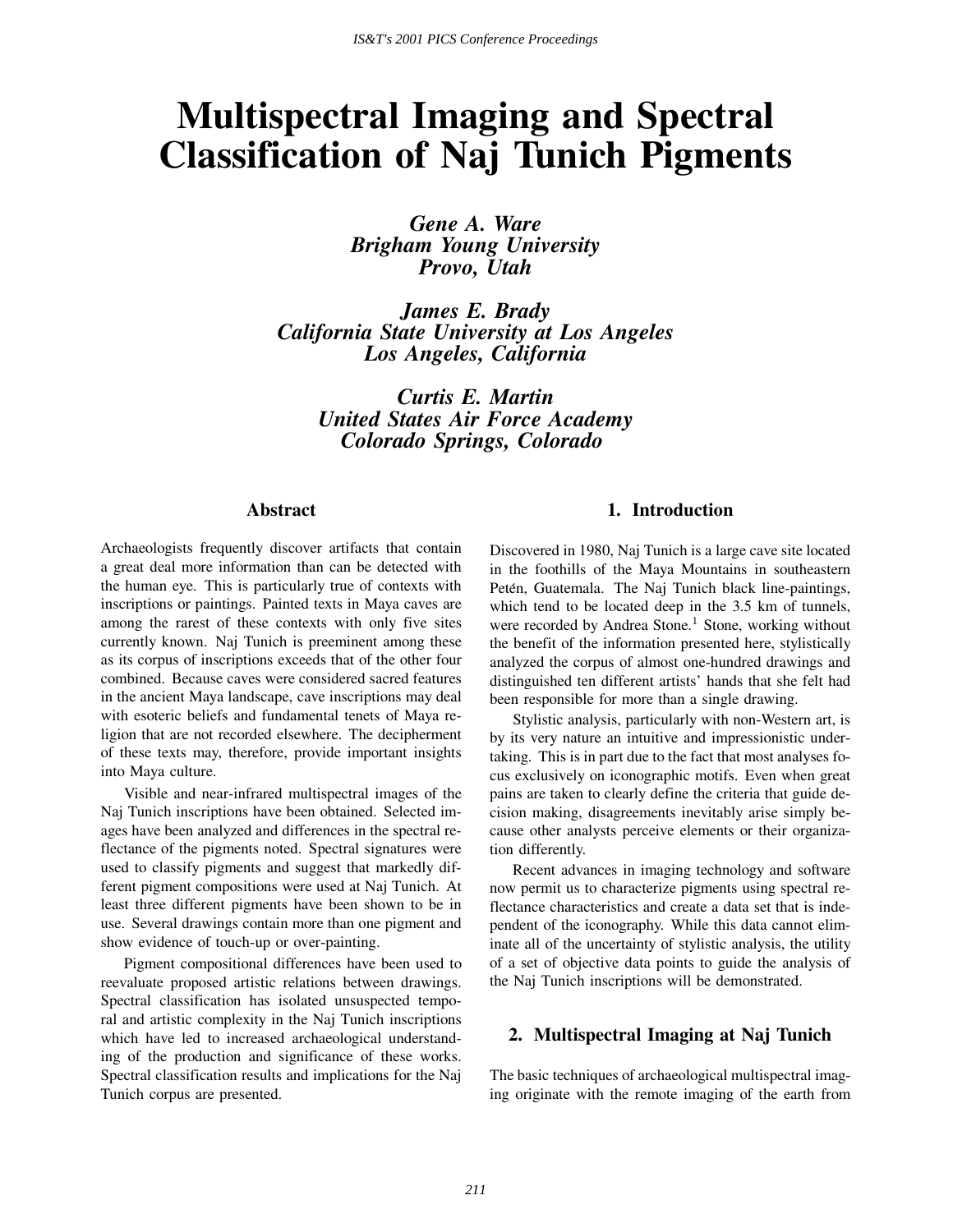aircraft and satellites. Remoteness in an archaeological setting, however, has more to do with locations in steamy jungles and humid caves than the distance from the sensor. In archaeological imaging, the distance from the sensor is measured at most in a few meters. Images of the same scene, each at a different wavelength, may be stacked on top of each other to form a multispectral image cube. This multispectral image cube may then be processed in a variety of ways to reveal image information associated with spectral differences.

In June of 1998, more than a third of the Naj Tunich inscription corpus were multispectrally imaged using a Kodak Megaplus Camera (Model 4.2i) with a spatial resolution of 2024 by 2044 pixels. Spectral definition was obtained by using a set of optical interference filters mounted in a filter wheel. The filters, centered at wavelengths of 400 through 1000 nm in increments of 50 nm, have a bandwidth of 40 nm. Those filters selected for the analysis reported herein include the 450, 550, 650, 750, 850, and 950 nm center wavelengths.

The topography of Naj Tunich is expansive both in the cross section of its passages and in the extent to which the passages penetrate the limestone. Operation as deep as one kilometer into the cave required the camera, lighting, and associated computer hardware to be operated from a marine battery which was recharged with a generator outside of the cave. Ring and auxiliary strobe units were used for lighting to focus, set camera parameters, and the final images. Image data were recorded on computer hard drives and transferred to compact disks (CDs) on site.

#### **3. Spectral Classification**

If multispectral images are stacked on top of each other in a vertical fashion, the resulting image cube may be viewed downward from the top at a particular spatial location. Such a view will produce a sequence of image pixels from the same image location but with different wavelengths. This pixel sequence defines a spectral reflectance vector for the selected spatial location. The multispectral image cube, then, may be regarded as a set of spectral reflectance vectors,  $\bar{\mathbf{x}}_{ij}$ , one for each spatial pixel location in the images.

The objective of spectral classification is to group or cluster spectral reflectance vectors with similar spectral characteristics in such a way that a particular vector is more like the center of its assigned cluster than it is like the center of any other cluster. In order to do this, a metric for the distance between vectors must be defined. The metric chosen for this analysis is

$$
d(\hat{\mathbf{x}}, \hat{\mathbf{y}}) = 1 - \hat{\mathbf{x}} \cdot \hat{\mathbf{y}},\tag{1}
$$

where  $d(\hat{\mathbf{x}}, \hat{\mathbf{y}})$  is the metric,  $\hat{\mathbf{x}}$  and  $\hat{\mathbf{y}}$  are normalized spectral reflectance vectors, and the dot represents the inner or dot product. Since  $\hat{\mathbf{x}} \cdot \hat{\mathbf{y}}$  is equivalent to  $\cos \theta$ , where  $\theta$ is the angle between the two normalized reflectance vectors, this metric is angle-based and commonly known as a spectral-angle measure.

Linde, Buzo, and Gray proposed an unsupervised vector quantization (VQ) algorithm known as the LBG algorithm.<sup>2</sup> The approach of this traditional VQ algorithm is to group spatial vectors selected from adjacent locations in a particular image into clusters where each spatial vector is closer to the center of its assigned cluster than it is to the center of any other cluster. At the completion of the algorithm, a cluster center is the arithmetic mean of all vectors in the cluster. This conceptually straightforward algorithm does not require accurate knowledge of the data statistics and selects the clusters in an unsupervised manner.

The LBG algorithm, with the traditional distance-based metric replaced by the spectral-angle measure, was used to process selected Naj Tunich inscriptions with the objective of pigment classification. Application of the modified LBG algorithm, constrained to two clusters, separated pigmented from unpigmented vectors in virtually every case. When two pigments appeared to be present in a drawing, a four-cluster analysis assigned two clusters to the pigments and distributed the remaining clusters to the background.

#### **4. Spectral Classification Results**

Drawing 62<sup>∗</sup> is a profile representing a human face (Fig. 1). At visible wavelengths (represented by 550 nm), it appears uniformly dark—so much so that Stone indicates that the pigment is both original and well preserved. However, portions of the drawing around the nose, eye, lip, and fang fade significantly in the infrared. The pigment that remains dark in the infrared is likely carbon-based, while the pigment that fades in the infrared may be mineralbased. With two different pigments present, it is appears that the drawing was either overpainted at the time of creation or touched up at a later date.

Spectral classification previously performed with D62 using four clusters clarifies the pigment differences.<sup>3</sup> Not clearly illustrated by Fig. 1, Fig. 2 show that vestiges of both pigments remain along the rear of the jaw with small remnants of the carbon-based pigment on the nose, lip, and fang.

Sixteen  $10\times10$  pixel swatches were taken from 14 different drawings at Naj Tunich for the spectral classi-

<sup>∗</sup>We will follow the numbering system initiated by Stone for all the drawings in the Naj Tunich corpus. Also, rather than repeating the designation "Drawing" each time, we will abbreviate it as D followed by the number, e.g., D28 for Drawing 28.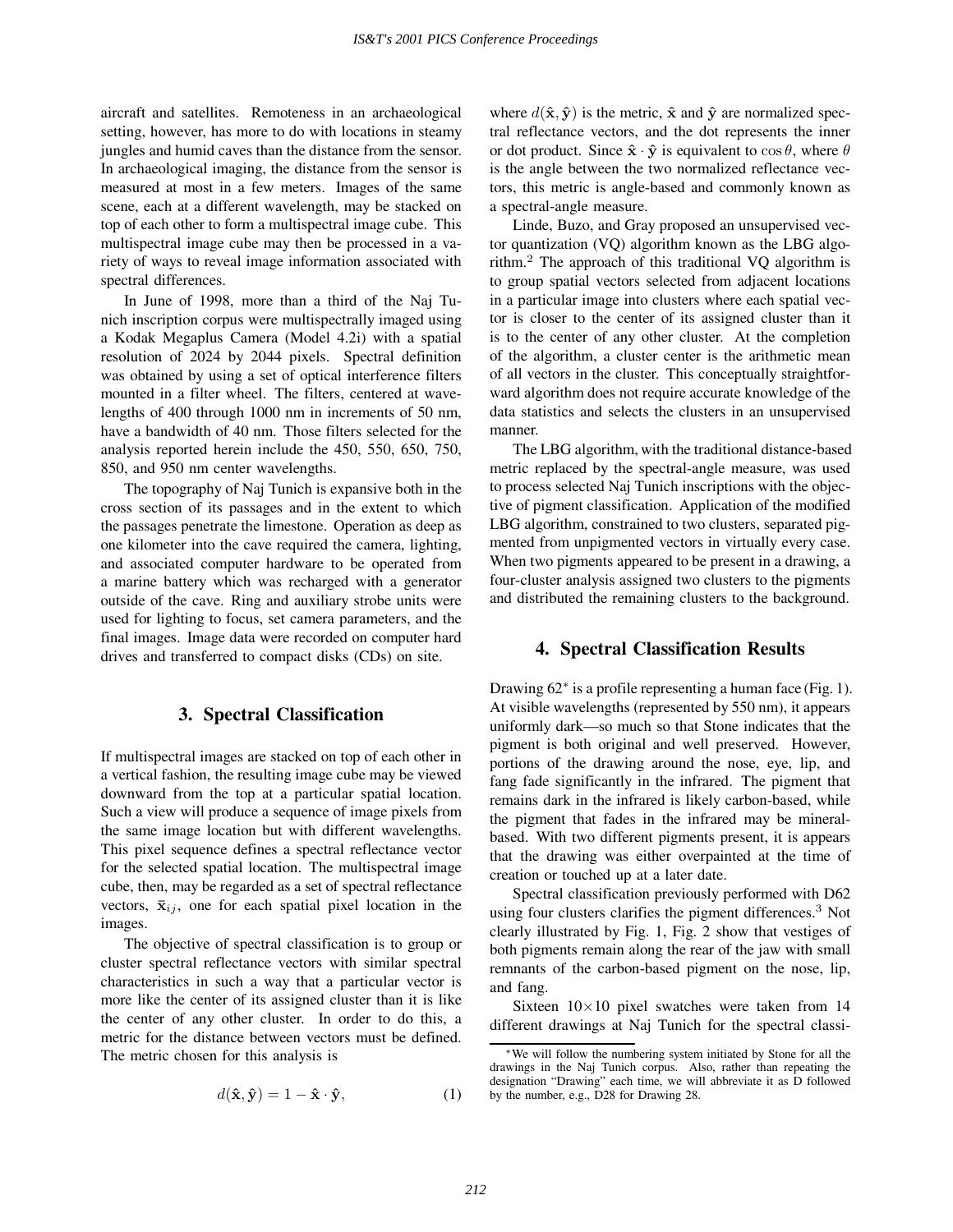

*Figure 1*: *Drawing 62 at 550, 750, and 950 nm.*<sup>3</sup>



*Figure 2*: *Drawing 62 at visible wavelengths (left) and the results of four cluster spectral classification (right).*<sup>3</sup>

fication analysis reported herein. Multiple swatches were taken from D34 and D62 because previous work $3$  had shown that these drawing contained multiple pigments. The results of the spectral classification analysis of D18, D25, D28, D34 (dark and light pigment), D39, D40, D49, D52, D62 (pigment from the lip and dark eye), D65, D70, D72, D76, and D83 are:

- 1. D70, D72, and D83 cluster together,
- 2. D18 clusters with D76
- 3. D34 $_{\text{light}}$  is associated with the D18–D76 cluster,
- 4. D34 $_{\rm dark}$  is about half D65 and half D34 $_{\rm light}$ ,
- 5. D65 clusters with  $D62_{\text{lib}}$ ,
- 6. D39 clusters with  $D62_{eve}$ , and D39 is associated with D40,
- 7. D49 clusters with D52,
- 8. D28 spans the region between the D18–D39 and D62<sub>eye</sub>–D76 clusters,
- 9. D25 does not appear to cluster with any other drawing.

In prior work, $4,5$  the normalized spectral reflectance curves of D49 and D52 were so similar that it was suggested that both had been painted with the same pigment. Also, a lack of similarity was noted between the curves for  $D34<sub>dark</sub>$ and D34light, and between the curves for D25 and D49. All three of these conditions are verified by the above clustering results providing some confidence in the current analysis.

#### **5. Archaeological Implications**

Pigments which do not fade in the infrared likely have a strong carbon component. One such pigment is that used for the seated dwarf of D83. The clustering of D70 and D72 with D83 (item 1) implies that all three are carbon based. Another apparent carbon-based pigment is  $D62_{\text{eve}}$ which clusters D39 and D40 (item 6). Given this apparent fineness of discrimination between carbon-based pigments, the cases of pigment clustering become particularly important because they suggest that the very same paint was used in more than one drawing.

From stylistic analysis, Stone assigns 31 of the Naj Tunich inscription to 10 different artists. The current analysis does not test pigments from the drawings Stone assigned to Artist 1 and Artist 5, and not all drawings assigned to the remaining artists were sampled.

Stone attributes the seated figure of D72 and the royal dwarf of D83 to Artist 6. This is clearly supported by the cluster of item 1. Stone also assigns the figure of D18 to Artist 6, but item 2 shows that the pigment of D18 clusters with that of D76, which figure Stone assigns to Artist 7. Stone indicates that the style of Artists 6 and 7 is closely related and that they may indeed be the same individual. This undoubtedly made the stylistic decision particularly difficult.

D68 contains both glyphs and figures through which Stone links the glyphs of D70 with the figure of D76 and assigns both to Artist 7. However, D70 is clustered with the figures of D72 and D83 (item 1), which Stone assigns to Artist 6. If Artists 6 and 7 were distinct, they each appear to have used the same two pigments in their drawings. All of this is not to say that Stone's stylistic analysis is incorrect, but it would certainly be useful to examine these drawings a second time in light of the results from spectral classification.

Spectral classification previously performed on the entire D34 has shown that the original carbon-based pigment  $(D34<sub>dark</sub>)$  was likely over-painted with a mineral pigment  $(D34<sub>light</sub>)$ .<sup>3</sup> This two-pigment result is also supported by the clusters of items 3 and 4. It is the later  $D34_{light}$  mineral pigment that matches with the pigment in D18–D76 cluster (item 3). The carbon-based pigment of  $D34<sub>dark</sub>$ appears to be a combination of  $D34_{light}$  and D65 (item 4), which is not surprising because of the apparent overpainting. Stylistically, Stone assigns D34 and D65 to Artist 4, D18 to Artist 6, and D76 to Artist 7 with the qualification that Artists 6 and 7 may be the same individual—a possibility strongly supported by the D18–D76 cluster of